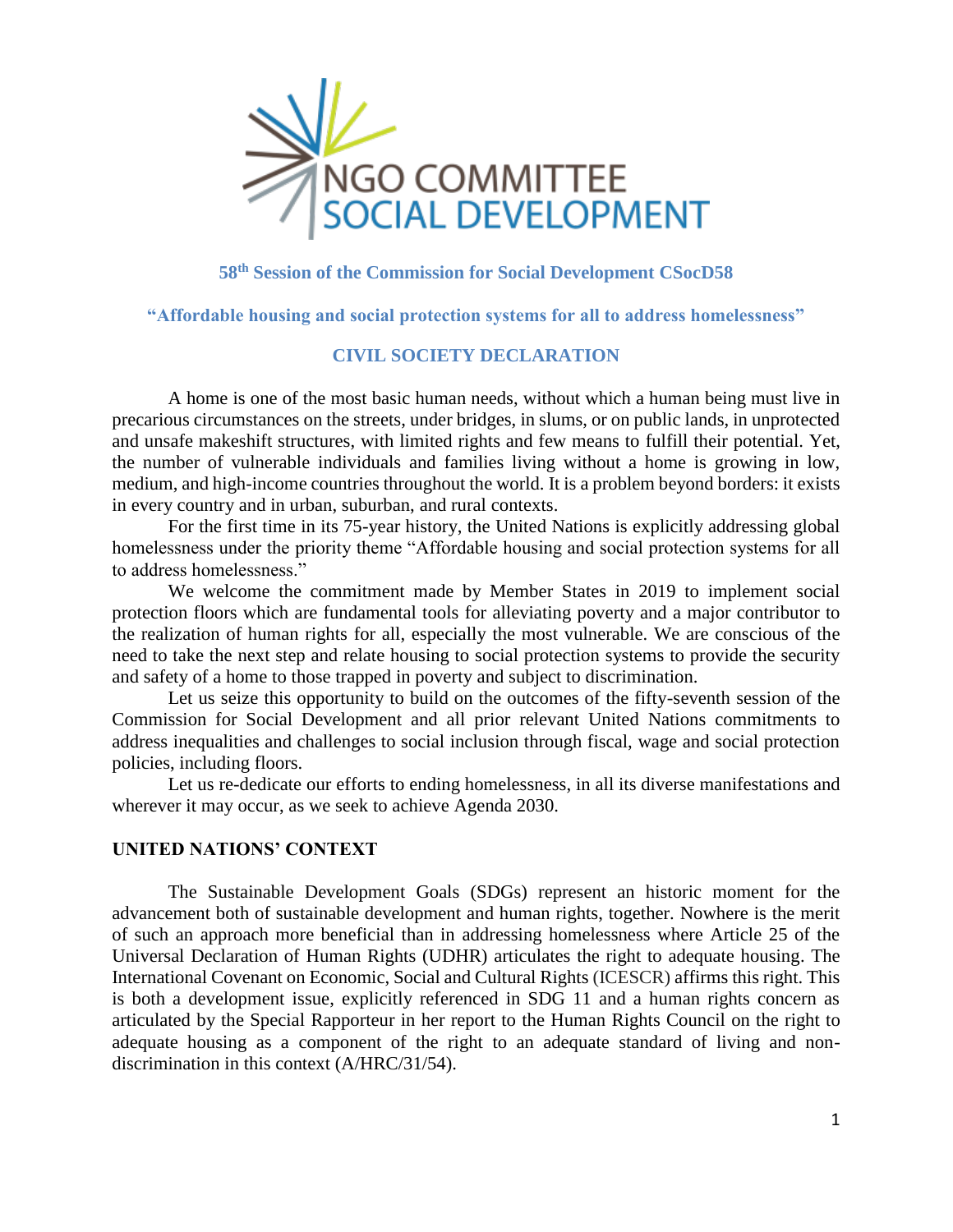Homelessness cuts across all of the SDGs: eradication of poverty, good health and wellbeing, gender equality, decent work and economic growth, reduced inequalities, sustainable cities and communities, climate change, and peace, justice and strong institutions. As a global society, we have abandoned, criminalized, and left behind innocent individuals and families through unjust housing policies. All human beings require the safety and security of a home to realize their potential and participate with dignity in society.

The end to homelessness will only come when the global community not only remedies the personal and structural societal causes that drive people to become homeless, but also accepts that homelessness inhibits access to other rights and services needed for survival.

The right to adequate housing means more than just a roof over one's head. Housing must be affordable, safe, secure, and protected from arbitrary eviction, with access to basic services (clean energy, water and sanitation) and available to all, free from discrimination based on race, gender, sexual orientation, ethnic origin, religion, age, or disability. Biased practices and policies disproportionately affect the most vulnerable and exacerbate the risk of homelessness.

## **GLOBAL ASSESSMENT**

Homelessness results from multiple pernicious intersecting factors. The causes are both structural (poverty, inequality, unemployment and under-employment, insecure jobs, discrimination and social exclusion, aging out of youth services for orphans and vulnerable children, lack of affordable housing, the commoditization of housing, forced eviction, urbanization, rural-urban migration, land tenure, displacement due to natural disasters caused by climate change, and conflict) and personal (mental health, domestic violence, substance misuse, chronic or catastrophic illness coupled with a lack of access to healthcare and insurance). Importantly, homelessness of individuals and families is an accelerator for other forms of deprivation including infectious diseases, malnutrition, vulnerability to civil and political violence and human trafficking, among others.

Thus, the systemic and personal drivers of homelessness, together create a vicious cycle that can perpetuate a cycle of intergenerational homelessness. Member States must commit to accelerate full implementation of the SDGs, upholding all human rights, while allocating resources to assist individuals and families in immediate need to end homelessness and stifle the cycle of homelessness. While strongly valuing and recognizing the efforts of numerous organizations around the world addressing the daily pain and struggles of people who are homeless, we believe much more needs to be done at the systemic and structural levels to end this crisis including the upholding of all human rights, the provision of social protection systems including floors, and the availability of affordable housing.

Through the United Nations, Member States are uniquely positioned to end homelessness by mobilizing governmental resources and by calling upon the corporate sector and civil society to work together to create stronger communities and an enabling environment to resolve systemic causes and human rights violations. The United Nations and its agencies must be at the center of this common effort to end homelessness to achieve its goal of ending poverty. Whether it is in devising strategies that incorporate the experiences of homeless people, mobilizing and allocating resources, forming strategic partnerships, or sharing best practices, States can rely on the UN's coordinating mechanisms. The United Nations must devise policies to strengthen the political, economic and social protection of people, especially people in vulnerable situations. The best solution to homelessness is prevention.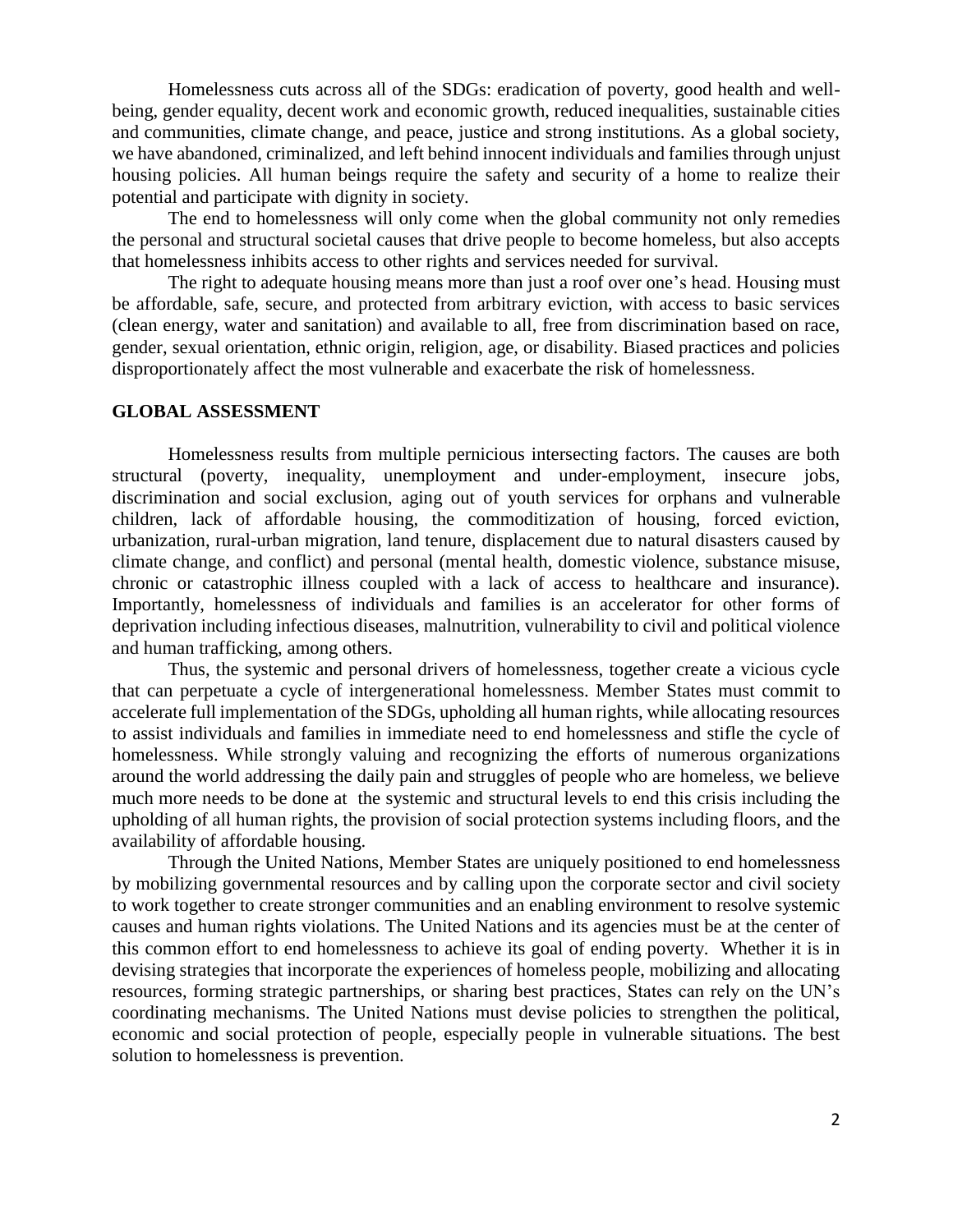The end to global homelessness is contingent on the way Member States understand solution based development. The global development paradigm is largely economic. However, market-based approaches must incorporate a moral and ethical dimension. A developed country is not one with a higher GDP, but one where every person has equal access to contribute to the betterment of their society. In some States, the drivers of homelessness are being dealt with head on, with quantifiable results. Other States must seek and adapt best practices in order to leave no one behind and reach the furthest behind first.

#### **ADOPT A DEFINITION OF HOMELESSNESS**

The first step in this process is to adopt globally agreed upon language to describe and define homelessness. Different definitions of homelessness create different perceptions of policy priorities. We endorse the proposed definition of the Nairobi Expert Group on ending homelessness with one modification for clarity in bold:

*"Homelessness is a condition where a person or household lacks habitable space with security of tenure, rights and ability to enjoy social relations, including safety. Homelessness is a manifestation of extreme poverty, and a failure of multiple systems and the implementation of human rights."*

Using this definition we identify four broad categories of homelessness:

- People living on the streets or other open spaces;
- People living in temporary, emergency or crisis accommodation;
- People living in severely inadequate or insecure accommodation; and
- People who lack access to affordable housing.

The first category is characterized by those lacking access to any kind of adequate, safe and sustainable accommodation. These individuals and families are pavement dwellers, sleep on the street, live in open and/or public spaces including parks, streets, or abandoned or public buildings. This category includes people living in cars, rickshaws, boats, or other forms of private and public transportation.

The second category includes persons and families living in temporary, emergency or crisis accommodation: night to night homeless shelters, homeless hostels, domestic violence sanctuaries, refugee and internally displaced persons' camps, or other temporary housing structures. People experiencing this form of homelessness may have some form of short-term safe and secure accommodations, but it is not sustainable. Although there are multiple reasons why someone may require temporary or crisis accommodation, these situations require social protection, respect for human rights, and a proactive plan to ensure a transition to a sustainable living environment.

The third category includes persons and families living in inadequate and insecure accommodations. Persons and families experiencing this category of homelessness may live in accommodations that are designed to be more stable (apartments, hotels, informal settlements, or houses) but have become inadequate, unsafe or unstable. This can mean, for example, living in spaces that have become over-crowded, unsanitary or unfit for human habitation due to landlord neglect of premises, living under the threat of violence or eviction, squatting, "sofa surfing" or doubling-up. The physical building may have nothing to do with the fact that it has become insecure. This is one of the least visible, but most significant, violations as it may appear that people in this category have adequate housing.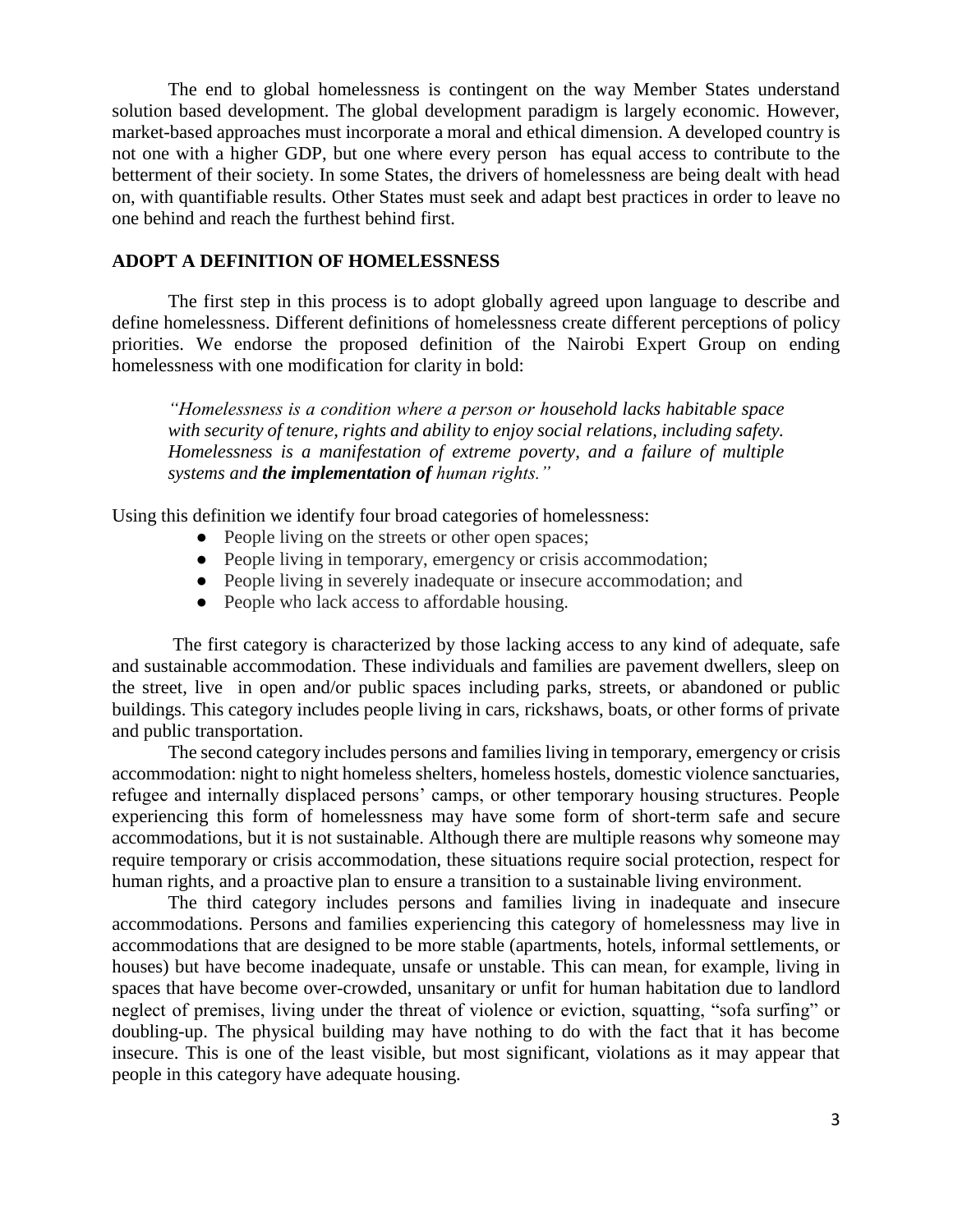According to UN Habitat, land and housing affordability is a critical contemporary challenge, and this is the fourth category laid out above. While in different countries and regions the specificities of the challenge vary, the universal truism is that it is becoming increasingly difficult for low and middle income urban residents to obtain and retain adequate and affordable land and housing. These individuals and families lack the capacity to pay for market value housing. Persons with disabilities, single parent families, especially those headed by women, and ageing populations are represent a substantial part of this group. This requires governments to mobilize in two directions. First, to create affordable and safe housing with enabling strategies such as accommodating tenures, payment flexibility for those with insecure income or in transitional periods, and financial systems that extend credit to these vulnerable populations. Governments should also provide legal counsel to those faced with hardship and complex case issues. Finally, Member States must address or eliminate forced evictions and laws that criminalize or blacklist, persons who are homeless.

Importantly, market changes such as the financialization or commodification of housing are forcing people into homelessness. The consequences of using housing as a vehicle for wealth and investment rather than a social good needs urgent attention. Global capital markets and financial excess are transforming housing and real estate worldwide. The shift from housing as a place to create a home to housing as an investment has been devastating, forcing evictions, especially in low income neighborhoods as they become part of speculative investments. Member States need to regulate investment in residential real estate so investment supports the right to adequate housing and in no way undermines it in fulfilling SDG 11.1.

#### **DEVELOP STANDARDIZED MEASUREMENTS OF HOMELESSNESS**

The natural consequence of the lack of a common definition of homelessness, and a second major obstacle, is a shortage of reliable data and research in this field. Countries that do measure homelessness are few and have varying definitions, measurements and capacities. Agreeing to a global definition of homelessness, as recommended by the Nairobi Expert Group and in this declaration, will pave the way for reliable data and comparative measurement. Common taxonomies and methodologies for collecting data and sharing best practices must be developed. We must stand in solidarity with those who have been or currently are homeless and listen to their voices throughout the process since only they have a full grasp of the dramatic circumstances, dimensions and effects of this issue.

Effectively ending global homelessness in all its dimensions will require a strong multilateral commitment to address all its systemic and personal causes and to measure progress. To make this possible, Member States, civil society and the private sector must collaborate. Partnerships, financing, and data collection for accountability are inseparable to effectively address homelessness, including its effects such as disrupting social cohesion, on the path to ending poverty.

Even as extreme poverty has fallen globally, inequality is on the rise and 1.6 billion people still live in poverty. Homelessness must be addressed within existing anti-poverty strategies. Social protection systems and floors have been agreed to during the  $57<sup>th</sup>$  session. Addressing homelessness must be the next step in this very promising anti-poverty strategy. The international community has identified a variety of options to generate resources to finance basic social protections; it is time to add resources to remedy homelessness and provide adequate and affordable housing for all so that no one is ever locked out or left behind.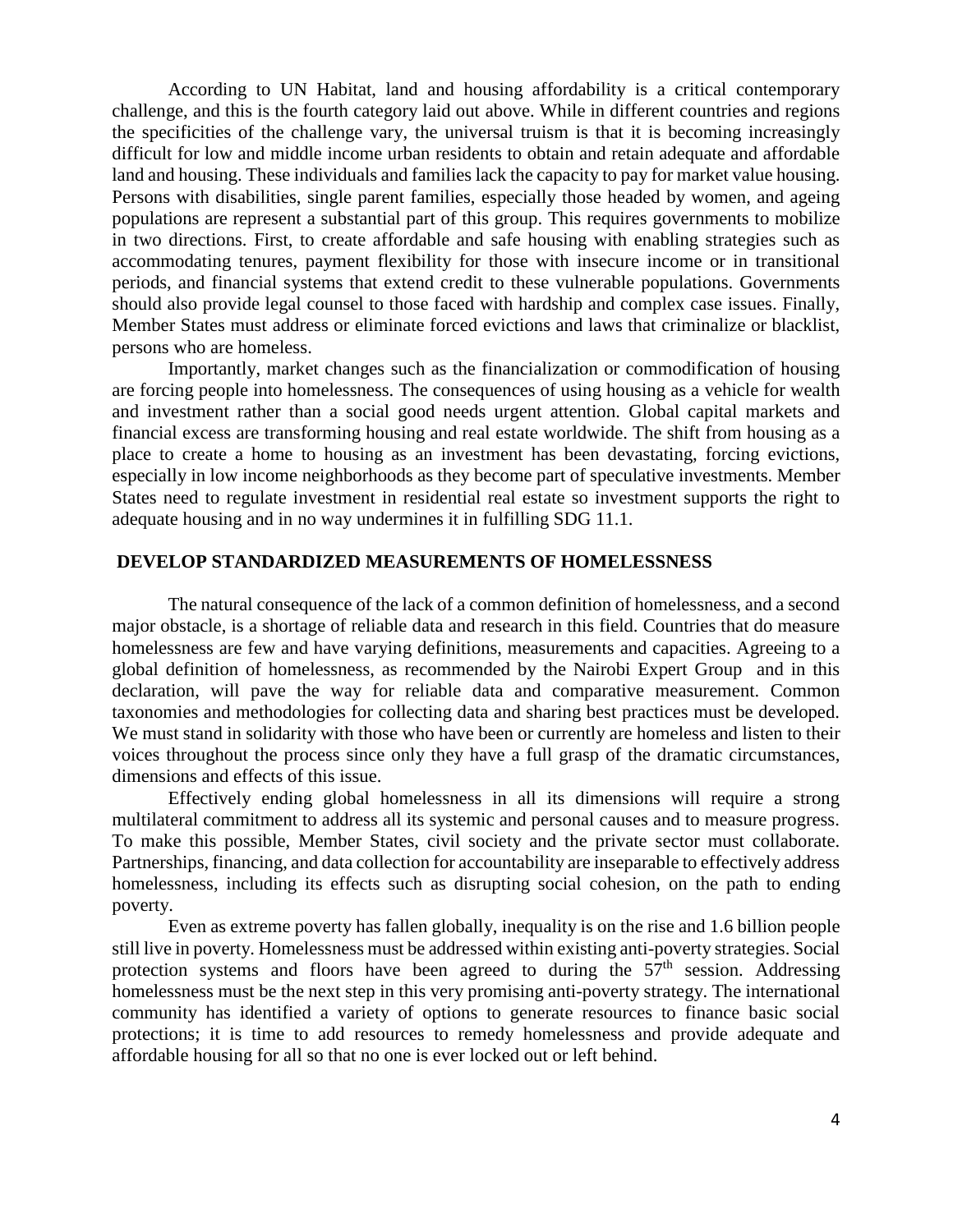# **CALL TO ACTION**

We call upon Member States to:

- Reaffirm the international consensus on housing as a basic human right and a component of the right to an adequate standard of living, as expressed in the UN Declaration of Human Rights Article 25, the International Covenant on Economic, Social and Cultural Rights, the Copenhagen Declaration and Program of Action, the 2030 Agenda for Sustainable Development; the New Urban Agenda (Habitat), and the Declaration and Program of Action on a Culture of Peace;
- Resolve in the Commission for Social Development and propose to the General Assembly collectively ending the global crisis of homelessness as a major marker of development, a necessary step in the eradication of poverty, and the realization of all the SDGs;
- Adopt the slightly modified definition of homelessness provided by the Nairobi Expert Group as well as appropriate taxonomies and methodologies to this definition that will enable States to measure and address the systemic drivers of homelessness, which cut across the SDGs;
- Agree on collective standard metrics of both quantitative and qualitative data, to coordinate these efforts with the UN Statistical Commission and to comprehensively disaggregate data including a sex, gender, and family- based dimension;
- Consider affordable housing as a related factor in social protection systems and ensure its coordination with Social Protection Floor policies in national legislation concerning cash transfers;
- Establish access to safe education facilities and safe transportation in homeless areas so that children without homes are offered the same access to their right to education as homed children in order to break the poverty and homeless cycle and contribute to the achievement of all SDGs;
- Expand fiscal space and mobilize resources to resolve the crisis of homelessness by increasing services for the personal drivers and addressing the structural drivers, including access to legal counseling, by including it in national budgets, in the understanding that these are necessary measures to reduce poverty and to invest in the future of human capital;
- Listen to the voices and invite the participation of persons experiencing homelessness to jointly create solutions alongside Member States, the private sector and others;
- Take measures to reduce and prevent homelessness as a point of departure to break the cycle of poverty; sharing good practices such as the "Housing First" principle applied by the Y Foundation in Finland which has helped make Helsinki the only large city to officially end homelessness;
- Accelerate implementation of the Sustainable Development Goals and Social Protection Systems and Floors with the understanding that these are mutually reinforcing and interdependent and that only by a comprehensive strategy will they be achieved by 2030;